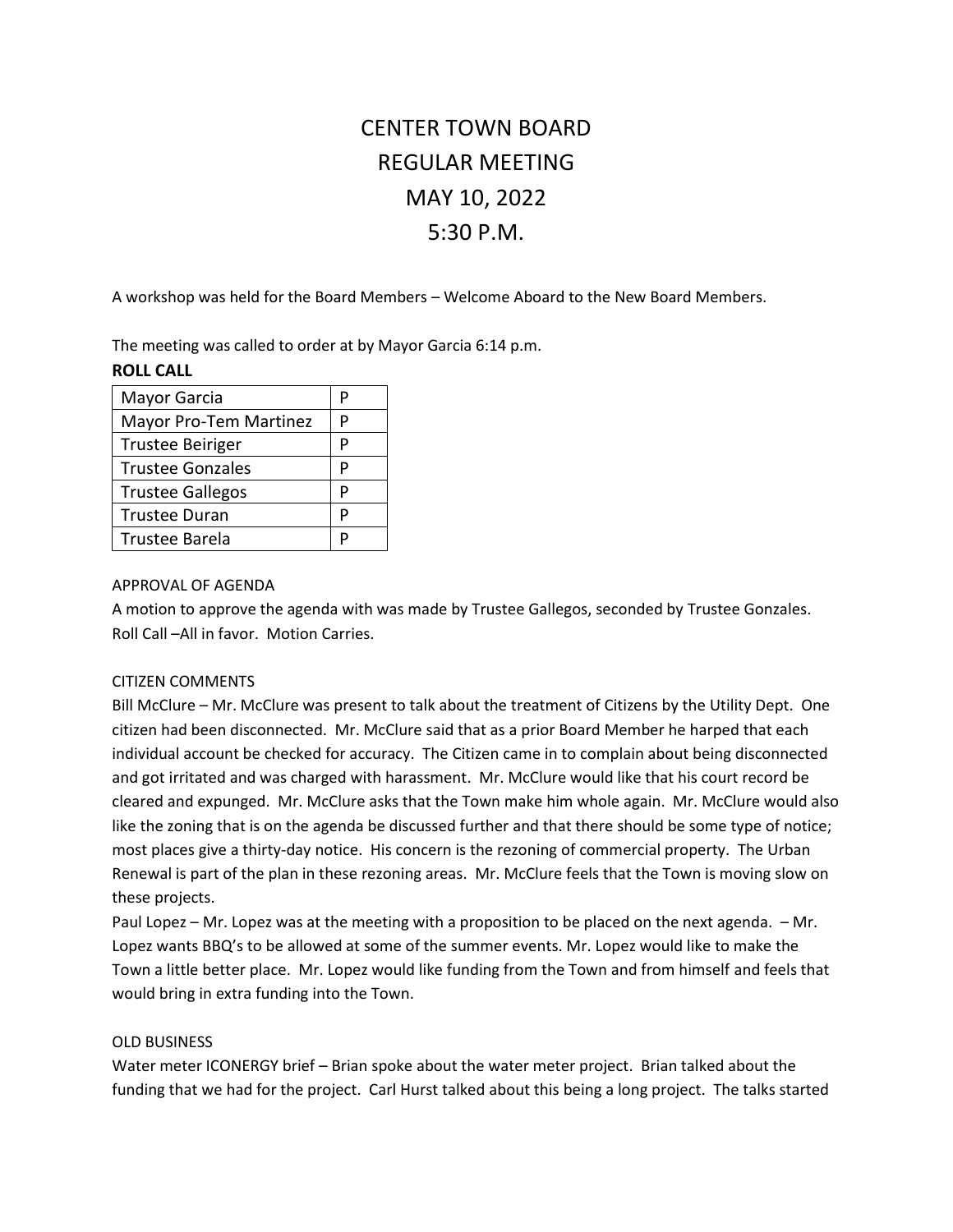in 2018; this was the first water meter project using this type of state funding that has completed. Mr. Hurst gave a handout that included the Project Description, Project Log and the Project Closeout. The installation began in 2019 and the Town will be on its third billing cycle at the end of May. The Town has signed the final completion for this project. ICONERGY is still closing out some loose ends on their part to DOLA and CDHPE. Brian talked about CML and how the networking brings people like Carl Hurst to the Town of Center.

# CONSENT AGENDA

Minutes – There is corrections to the April 26<sup>th</sup> minutes. Mayor Pro Tem said that Trustee Gonzales seconded the motion for Liquor License approval not Trustee Barela. Rose will listen to the recordings. Brian would also like the stipulations put in the minutes. These will be approved at the next meeting with the changes.

Court Report – There were no questions asked.

Police Report- The Police Department and the Fire Department had a fund raising basketball game on May 8th for the victims of the Fire in Monte Vista. The Police Department won and raised over \$500 to go toward the Monte Vista fire victims. Chief highlighted some of cases. One is a false reporting; charges will be filed against the reporting party. There were car burglaries, the defendant was arrested. Agency Assist was social services. Agency Assist means that they help other agencies. Mayor Garcia asked about the semi's that are parked on the corners. They are still working with CDOT about posting. Public Works Dept. Reports –

- 1. Utilities Gas prices are still not stable. Dave is not recommending any changes at this time.
- 2. Water Carl Spoke about the water meter project
- 3. Streets and Parks Dogs are a big issue. Saguache County would like the Town to hold off on paving due to the increase costs of asphalt.
- 4. Building Report Applications are starting to come in.

A motion to approve the Consent Agenda minus the April 26<sup>th</sup> meeting was made by Trustee Gallegos, seconded by Trustee Beiriger. Roll Call –All in favor. Motion Carries.

# PAYABLES

A motion to approve the payables with a few questions was made by Trustee Barela, seconded by Trustee Gallegos. Roll Call –All in favor. Motion Carries.

# MANAGERS REPORT –

Brian talked about the CML Conference that will be held on June 21-24

# PUBLIC WORKS DIRECTOR

- A. VEMCO ORDINANCE VARIANCE Would like to put in a covered entrance and the only thing it would impede is two posts by the sidewalk. Vemco is part of MSOB grant. The posts will be right next to the sidewalk.
- B. VLADIMIR BACA PARCEL SPLIT Mr. Baca said he bought a piece of property that has four lots, Mr. Baca would like to split it into two parcels to place apartments. There will be no infringements on anything. Mr. Baca would like to rezone and then would have an architect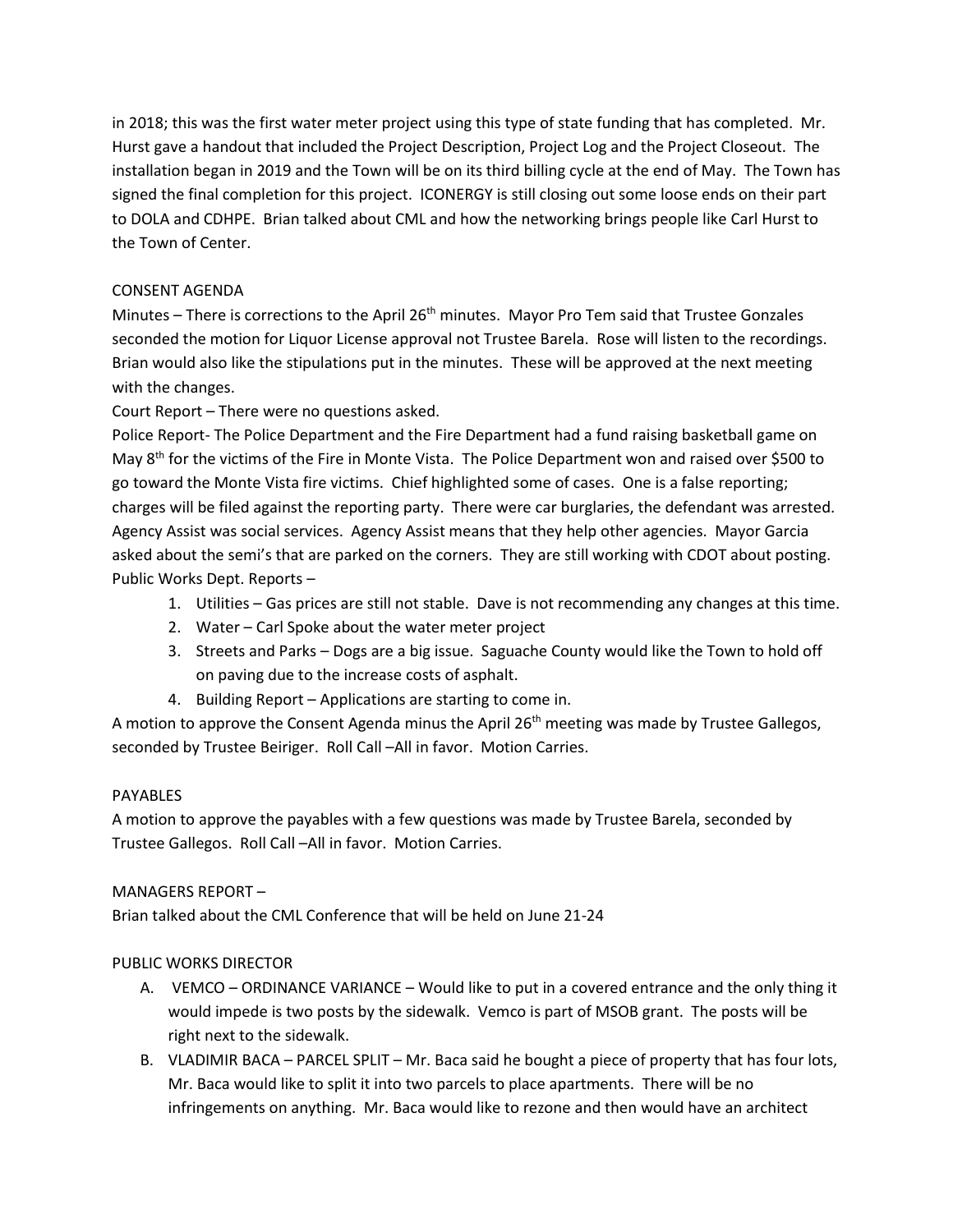look at it. Attorney Trujillo said that it is better to go off Sisneros to enter the back properties and would need to have it surveyed. Attorney Trujillo recommends that the Town file something of record so that they understand what the Town approved. There needs to be a plat and the property surveyed. The Town of Center needs to file a motion of record with the property description. Brian recommended that they table this and have more discussion with Vladimir for a workshop. A motion to table this issue was made by Trustee Gallegos, seconded by Trustee Duran. Roll Call – All in favor. Motion Carries.

- C. DANIEL VILLAGOMEZ REZONE COM TO RES Mr. Villagomez bought the property Hurt and Third St., Mr. Villagomez would like to zone it residential from commercial. There are three lots. It would be a spot zoning. Attorney Trujillo asked about postings for the property. There have been no postings. Spot zoning is frowned upon Commercial is for business and typically you don't build a house on commercial properties. Changing the zoning could hinder the increment financing for the Urban Renewal. Attorney Trujillo recommends that posting the property with a big sign stating that they would like to rezone and give the neighbors an opportunity to object. Mr. Villagomez would like to rezone for lower taxes. A stipulations ad in the legal section of the Valley Courier, that the homeowner will be going in front of the Board should be done 30 days in advance. The next Town Board meeting after the thirty days is June  $14<sup>th</sup>$  Brian also told Mr. Villagomez if the Towers family would be included in the rezoning to have them come in. A motion to table this issue until June  $14<sup>th</sup>$  was made by Trustee Duran, seconded by Trustee Gallegos. Roll Call – All in favor. Motion Carries.
- D. JONATHON TORRES- REZONE COM TO RES –

Mr. Torres was not able to be at the meeting and the mother wanted to speak but there is no paperwork that states she can speak on his behalf. A motion to table this until further notice was made by Trustee Beiriger, seconded by Trustee Gallegos. Roll Call – All in favor. Motion Carries.

- E. GERALD GARCIA SET BACK ENCROACHMENT Mr. Garcia would like a set-back variance to put in a Garage, there is an existing shed. Mr. Garcia feels that a 40x36 size garage is needed to secure everything. The variance is needed so they will not infringe on the current house or property. There is an abandoned house next door that they are trying to acquire. They need a 25 ft. variance and are encroaching toward the pavement 25 ft. It is under the land mass and there are no visibility issues. There is no encroaching to the alley. A motion to approve the setback variance was Mayor Pro-Tem Martinez, seconded by Trustee Gallegos. Roll Call – All in favor – Mayor Garcia abstained due to the personal relationship. Motion Carries.
- F. HECTOR GONZALES SET BACK ENROACHMENT –Mr. Gonzales would like to build a garage and attach it to the trailer. There is an existing garage but it's not attached and it is a one car garage. Mr. Gonzales will remove the existing garage and remove the roof and create one whole piece, there is a 2 ft. encroachment. The neighboring property owner has written a letter that she approves of the encroachment. Attorney Trujillo would suggest that we file this record so that it is noticed if it is ever sold. Mr. Gonzales has been waiting for the surveyor. A motion to approve the setback encroachment with the proper filing was made by Trustee Gallegos, seconded by Trustee Gonzales. Roll Call All in favor. Motion Carries.